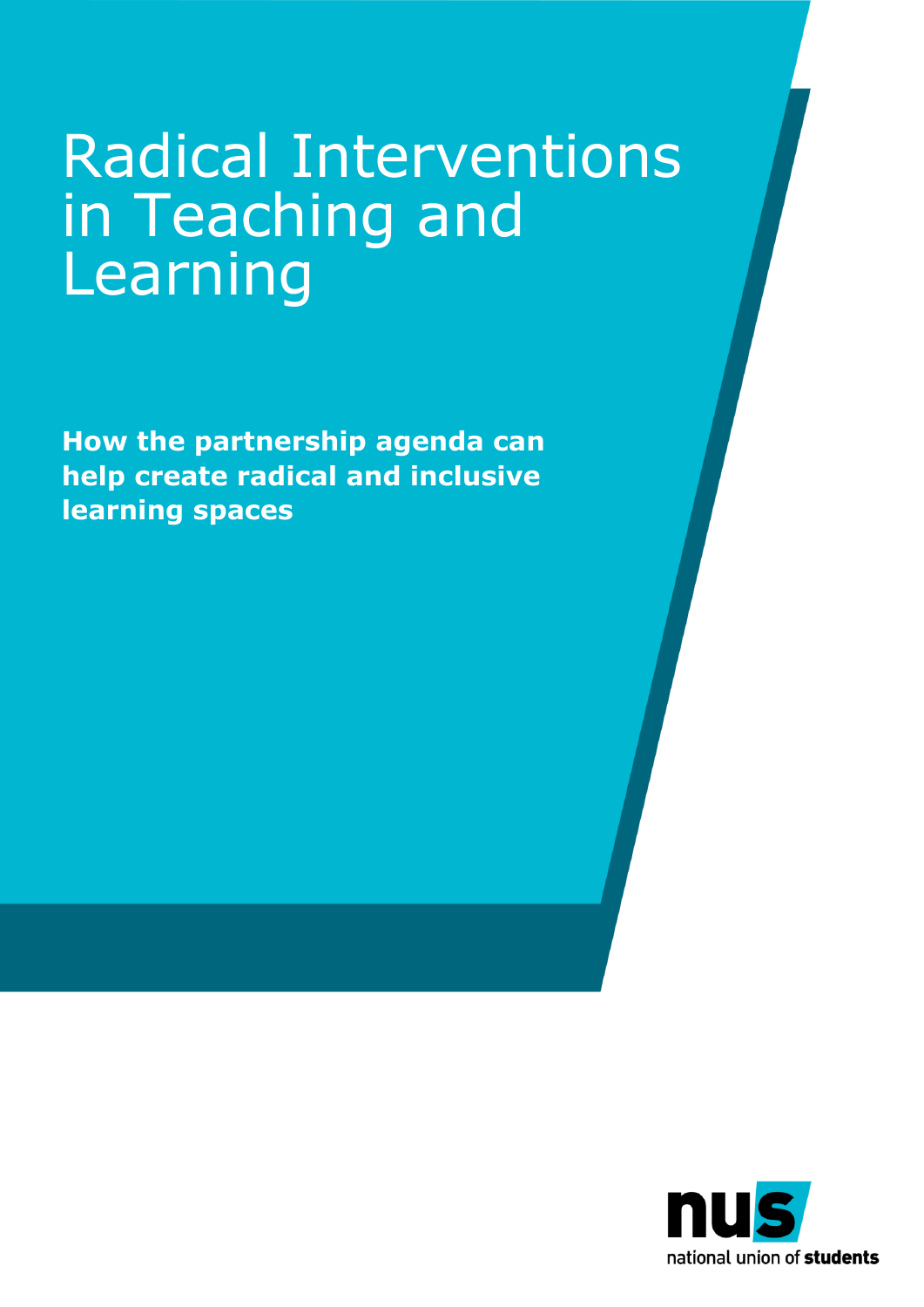### **Contents**

| <b>Introduction</b><br><b>Deconstructing the lecture</b>                           | 2<br>4   |
|------------------------------------------------------------------------------------|----------|
| Is there something actually wrong with the lecture?                                | 4        |
| The key issues in learning spaces<br>Is there an alternative?                      | 4<br>5   |
|                                                                                    |          |
| Inclusive education and social change                                              | 7        |
| <b>Transforming learning spaces</b><br>Partnership and learning spaces             | 10<br>10 |
| Transformative learning                                                            | 10       |
| Radical Pedagogy                                                                   | 11       |
| Inclusive Technology                                                               | 12       |
| Summary                                                                            | 13       |
| A radical approach to measuring quality<br>How will we know students are learning? | 15<br>15 |
| What is "quality"?                                                                 | 15       |
| A partnership approach to quality                                                  | 15       |
| <b>Conclusion</b><br>Summary                                                       | 17<br>17 |
| Putting our thoughts into practice                                                 | 17       |
| Getting involved                                                                   | 17       |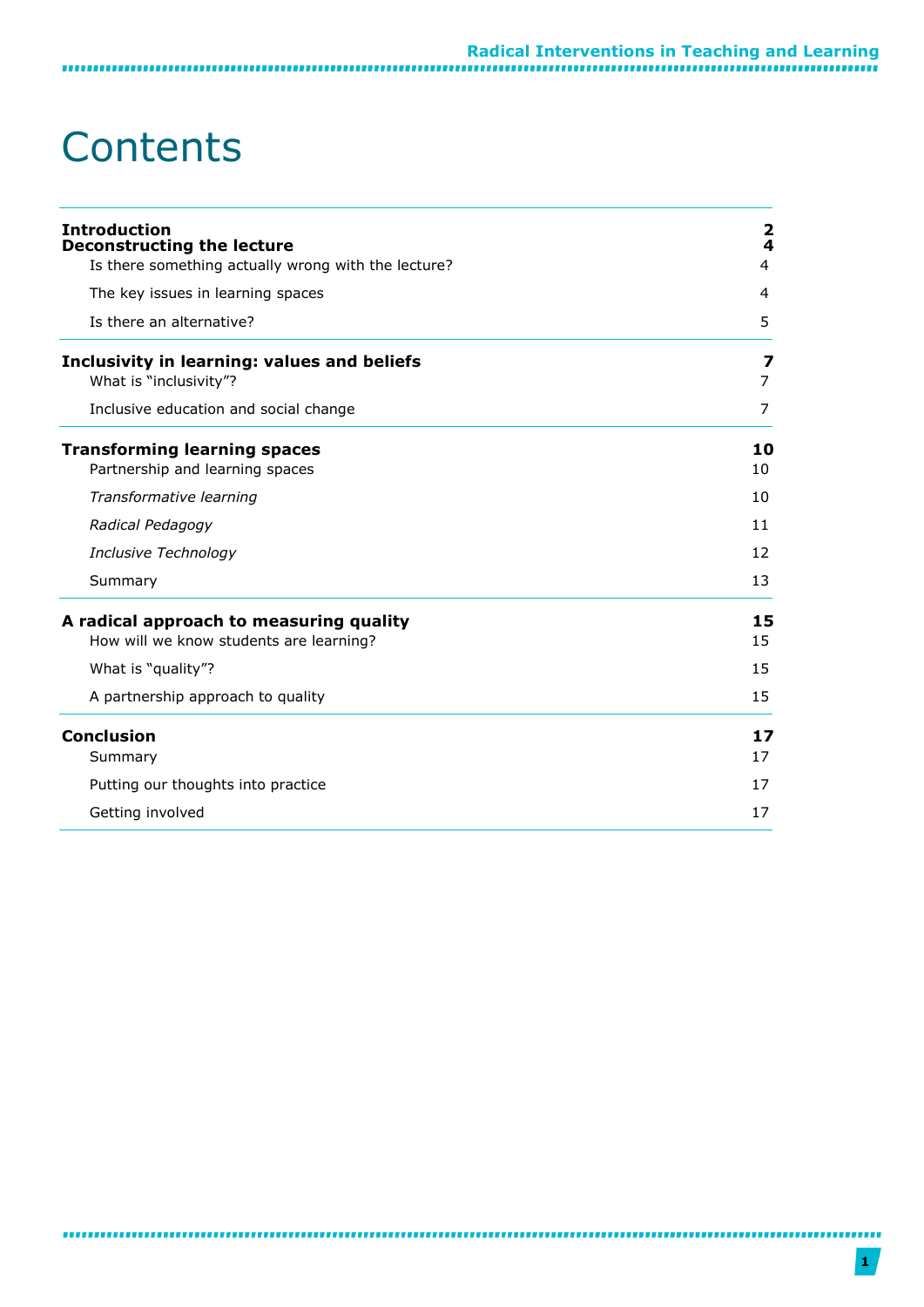### <span id="page-2-0"></span>Introduction

We are at a tipping point in the future of higher education. The partnership agenda is gaining traction and it is setting the debate for a radical overhaul of teaching and learning.

But the continued obsession with marketisation has de-valued our education, and the role of students and academics in it, while at the same increasing the financial cost to students and attacking staff wages, pensions and job security.

Rather than driving innovation and diversity in teaching and learning, responses to the market have blinkered universities, making them focus on short-term financial interests and marketing gimmicks.

We know that good quality, forward-thinking education doesn't come from universities competing against one another to develop good teaching and learning in secret; it comes from students and academics working together and providing innovative forms of pedagogy, based on challenge and collaboration. We need an education that views the diversity of students, not as challenge to be overcome, but as a core part of an education that allows us to learn from each other.

And this is why we shouldn't shy away from being radical. To create something radical is to look at the world and believe that things can be better, and to strive to make it so.

So when it comes to education, I won't settle for a system that works well for some and not others. I want a system that works well for everyone. We must take on existing privileges and inequalities, to end discrimination and oppression. Unless the spaces in which we learn are safe and inclusive for people to confront

these issues head on, we will never fully grasp education's potential as a tool for social good.

We have put our claim on the partnership agenda in education, setting out a radical vision for how students can co-produce their university experience. We now want to focus on how such an agenda can be put into practice in teaching and learning.

Our universities and colleges are full of excellent teachers and lecturers who are devoted the task of enlightening students, equipping them for bright futures. But staff and students are being held back, denied the space and the support to innovate, to challenge and to collaborate.

This document represents an attempt to focus our existing, and already hugely influential, partnership agenda on to teaching and learning. It is a collection of ideas about how the values of partnership can chart a radical course for education, one which embraces innovative and inclusive models of teaching and learning. It provides us with powerful ways of putting our most cherished educational values into practice.

I am deeply excited about where these thoughts will take us. And I am confident that by working together and taking up the radical cause as a positive, practical alternative to marketisation, we can change education, and society, for the better.

In unity,

#### **Megan Dunn**

Vice President (Higher Education) NUS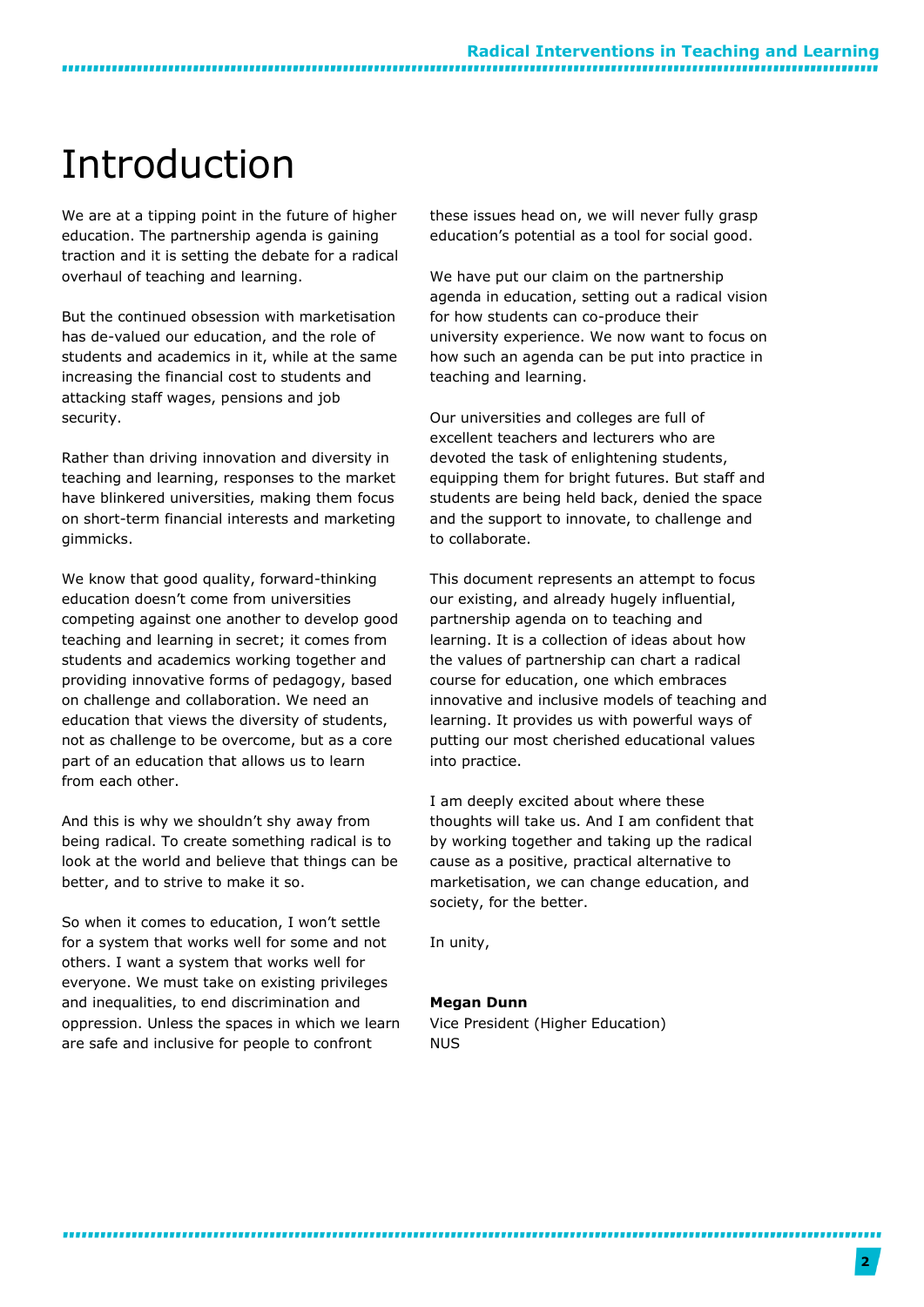## Deconstructing the lecture

"Some people talk in their sleep. Lecturers talk while other people sleep."

**Albert Camus**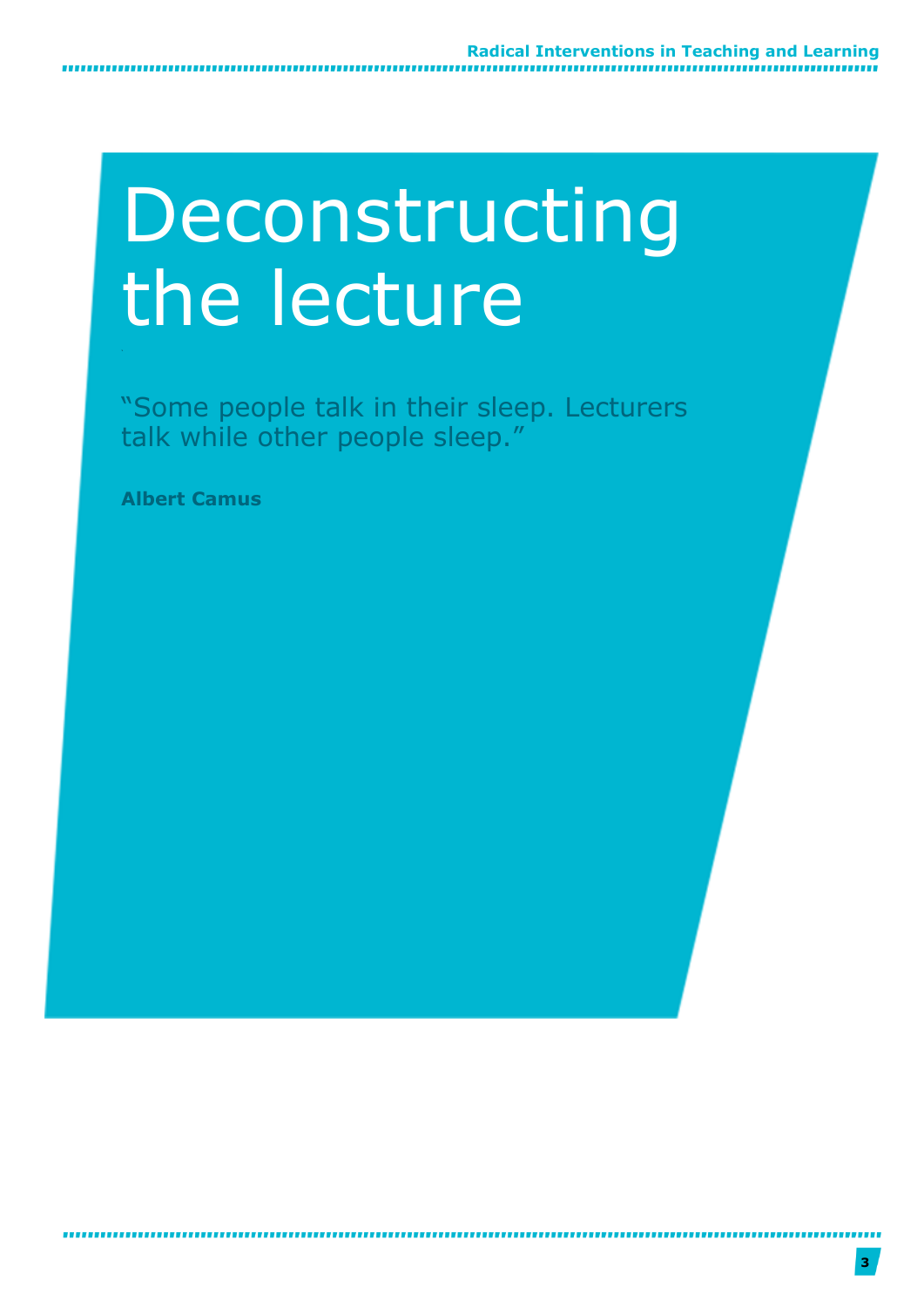### <span id="page-4-0"></span>Deconstructing the lecture

#### <span id="page-4-1"></span>**Is there something actually wrong with the lecture?**

Current debates over the future of learning and teaching in higher education have often emerged out of a critique of traditional teaching methods. The lecture as an educational space is often at the centre of such a critique, because of its historical relationship with 'expositional teaching', where an "expert" stands at the front of the room and speaks to people, which is seen as an outdated and ineffective teaching method.

However, it is short-sighted to see this debate as a critique of the lecture *as such*. We shouldn't over-generalise. There is more to a lecture than simply transmitting information to "passive" students, and sometimes such forms of teaching are necessary, acting as a marker for students to organise their own learning around, and to complement seminars, study groups and other learning spaces. The symbolic position of the lecture in this debate has concealed a more systemic problem that runs through many aspects of the learning environment in our educational institutions.

The lecture is not merely the product of an ancient style of learning; its continued importance is also because it became a convenient method in an era of massification of learning. Pressure to include more people in higher education led to a rationalisation of learning spaces to meet the needs of a larger and more diverse audience. The lecture performed a utility function in a period of increased standardisation, relieving time and resource pressures on universities by teaching a large number of students in one single time and space.

Therefore, it is not that the lecture itself is a barrier to change, but rather the fact that it has become a central part of a standardised approach to mass teaching that remains prevalent in higher education and lacks the inspiration and inclusivity we need in a modern, democratic university.

#### <span id="page-4-2"></span>**The key issues in learning spaces**

There are several key issues highlighted by the uniform model of the traditional learning space:

1) **Learning spaces and teaching methods are often geared towards surface learning**,

meaning that the focus is on the memorising facts, rather than reflective understanding. This seems to contradict the general belief (and expectation of most lecturers) that students should be engaging in a deeper understanding of the content.

- 2) **The structure of learning is often authoritarian rather than democratic**. Often the ability of students to contribute - in that their ideas, thoughts, and beliefs can be made visible – is limited by the fact that the academic holds all of the power. Too much of the time the student can only play the role of the passive listener, and the teacher simply deposits facts.
- 3) **Lecturers and teachers are often constrained by standardised and overbureaucratic processes.** Our critique is not of lecturers: we want to emancipate them, allow them to innovate, to work with students, learn from them, and make their role more interesting and rewarding. This means less rigidity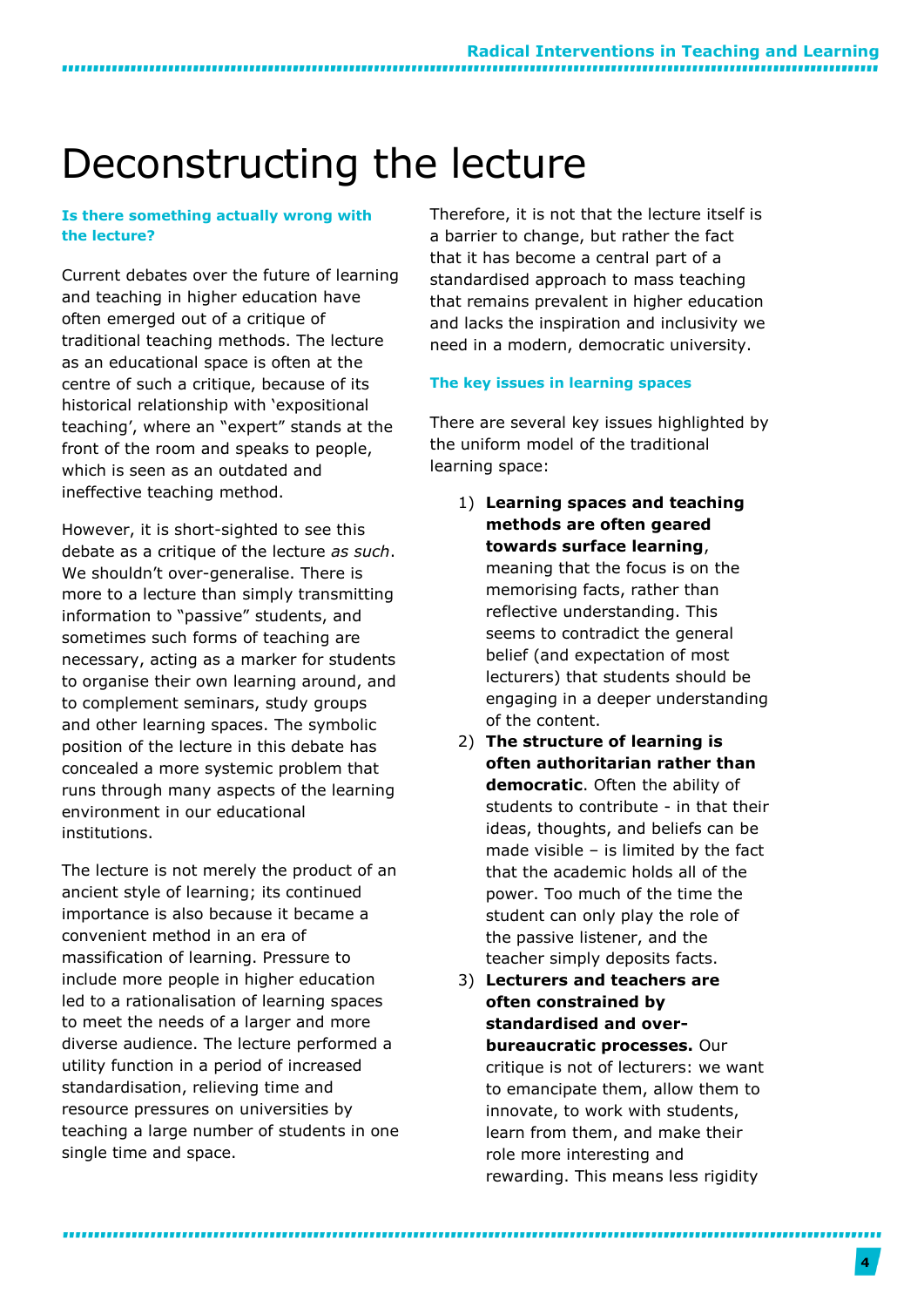#### **Radical Interventions in Teaching and Learning**

and centralisation in the way courses are structured and administered.

- 4) **Learning spaces reproduce existing inequalities rather than challenging them**. The unequal and undemocratic power relations in educational settings fail to account for social inequalities that affect the life chances of students and, in doing so, help to legitimise them. These issues are magnified by the continued remnants of elitism, nepotism, gender and ethnic inequality, and disciplinary rivalry within academia.
- 5) **Standardisation has led to unhelpful generalisations about students.** Teaching and learning practice and resources are designed for the generic image of the student and fail to take into account the diverse backgrounds and needs of students. There are also unhelpful assumptions that all students learn at the same rate and come to university with similar baskets of skills and knowledge.
- 6) **The measures of teaching quality are problematic.** The ways we measure quality have been constructed within a discourse of marketisation and performance measurement that is largely quantitative and target based and tell us very little about what and how much students are actually learning.

#### <span id="page-5-0"></span>**Is there an alternative?**

So there are a number of areas that require attention, and we are seeing more and more work within the higher education sector to try and tackle these issues. A number of options will be explored in this

paper, but it is also worth noting that many of the alternative forms of teaching and learning have their own shortfalls. It is important that a more radical and inclusive learning environment must also strive to be more effective at developing knowledge and skills in students.

Take, for instance, the much discussed "problem-based" learning, which focuses on learning a subject through theoretical and practical experience of problem solving. While the approach has proven to be more inclusive and "student-driven", it is also criticised for being too timeconsuming and inefficient due to its overdemanding effect on students' short-term memories.

There is also a big debate over the merits of research-led teaching. It is a large and diverse area of practice with many examples. It is also a politically-charged area because of the pressures on universities to balance research and teaching responsibilities. We acknowledge the fact that the place of research in radical and inclusive learning spaces is a key debate, but one that is too large to be dealt with here.

The next section will identify some of the key values that should underpin an inclusive learning environment and how they benefit students and wider society.

#### **Questions to consider**

- *1. What types of engagement with lecturers and teachers do students consider most important?*
- *2. What are the characteristics of teaching nominated for SLTAs?*
- *3. What do academics think about the way they teach?*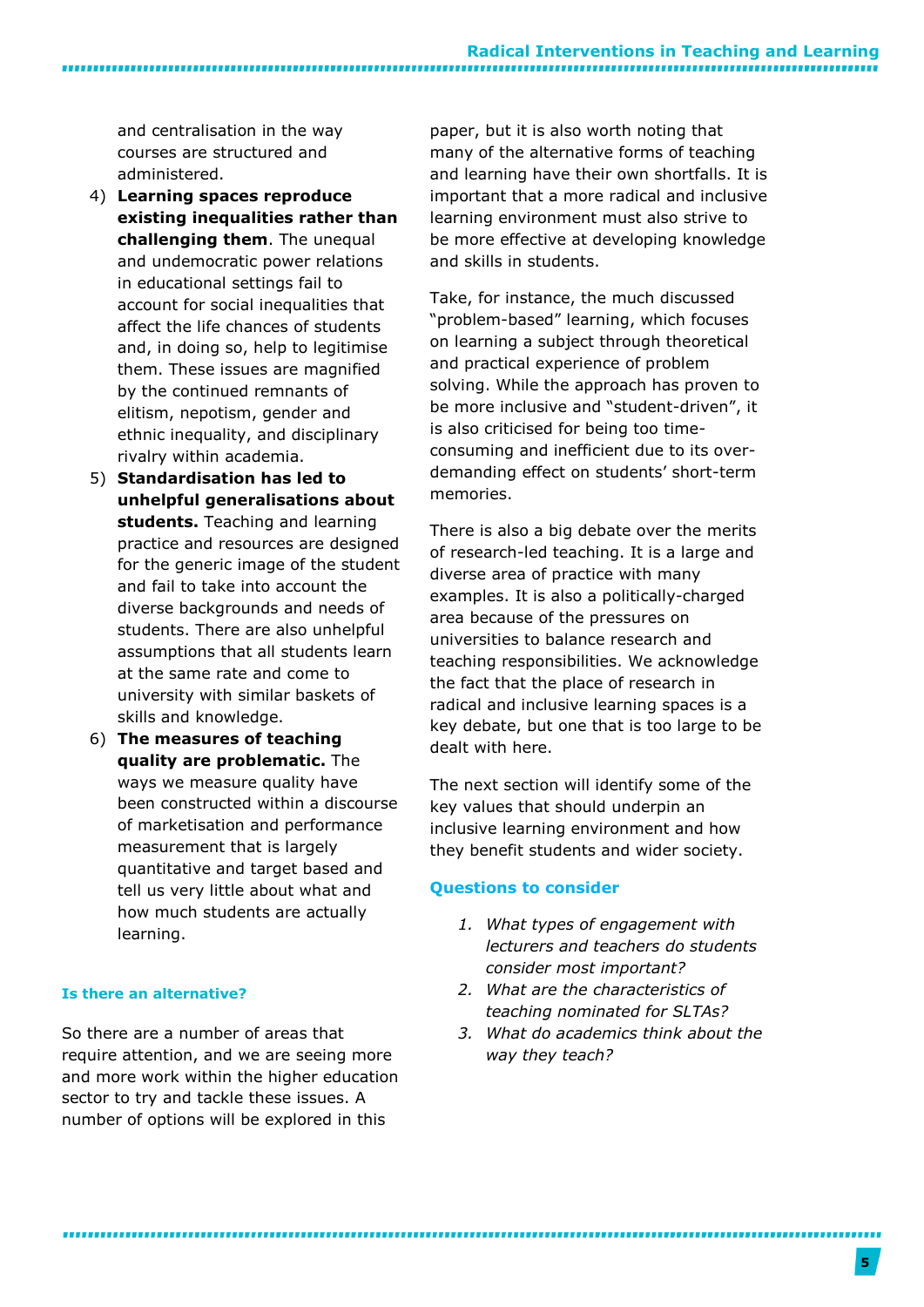## Inclusivity in learning: values and beliefs

"Education is the most powerful weapon which you can use to change the world."

**Nelson Mandela**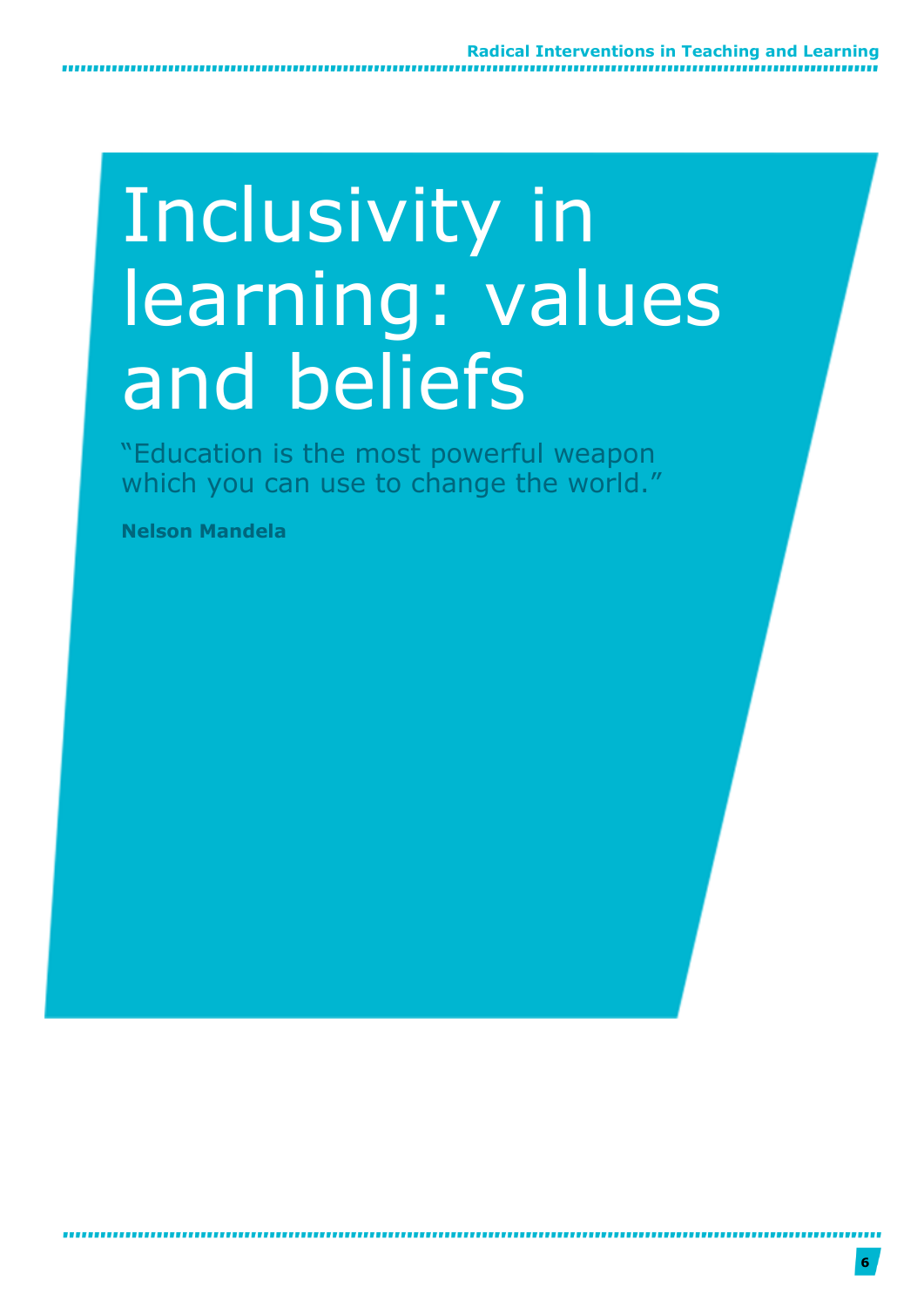### <span id="page-7-0"></span>Inclusivity in learning: values and beliefs

#### <span id="page-7-1"></span>**What is "inclusivity"?**

...........................

Cutting through all of the themes in the highly-charged debate about the student experience is the concept of inclusivity. We cannot move forward in higher education until we develop an academic culture designed to contest the social and economic inequalities that students experience in wider society and which continue to create an uneven student experience for students from different backgrounds.

Inclusivity not only means that teaching and learning takes account of students' diverse backgrounds, but that we should be embracing this diversity by valuing and utilising the many different capabilities, expectations, aspirations and prior knowledge that students bring to their course, all of which will be culturally sensitive.

In short, we believe that the starting point for ensuring that everyone gets the most out of their study is to create learning environments which foster respect, empathy and the pursuit of cultural and political awareness.

Of course, inclusivity will also require structural changes to ensure that universities are committed to widening the diversity of their student body and removing barriers to access for underrepresented groups.

It also has to work for academics as well. Changes to pedagogy and learning spaces can only flourish in an academic workforce that is diverse and inclusive, where gender or ethnicity no longer affect opportunities and progression.

#### <span id="page-7-2"></span>**Inclusive education and social change**

Embedding inclusivity in teaching and learning must lead us to the same conclusions as Karl Marx in his famous declaration: "The philosophers have only interpreted the world, in various ways; the point is to change it." In other words, the development of our understanding of knowledge must address existing social problems in order for society to overcome them. And the first step in addressing these problems is to tackle social inequalities and privileges within the education system itself.

The belief that education can engage with and help solve real-world problems can be found embedded in the founding missions of many universities, and can be found among the pages of the Robbins Report, which led to the expansion of higher education in the 1960s.

But universities today appear to be stuck in a market-driven environment that has lost sight of these wider social aims in education. Beneath the veneer of the glossy marketing brochures and shiny new buildings is a growing need for radical change in the way students are taught and how they are able to meaningfully interact with their learning environments. The values that underpin radical and inclusive learning are at odds with the transactional view of education, where students are increasingly treated as consumers.

This was one of the key messages of our *Manifesto for Partnership*, which advocated a rejection of consumerism because it constructed the myth that students are empowered by market choice. Instead, it proposed a partnership between students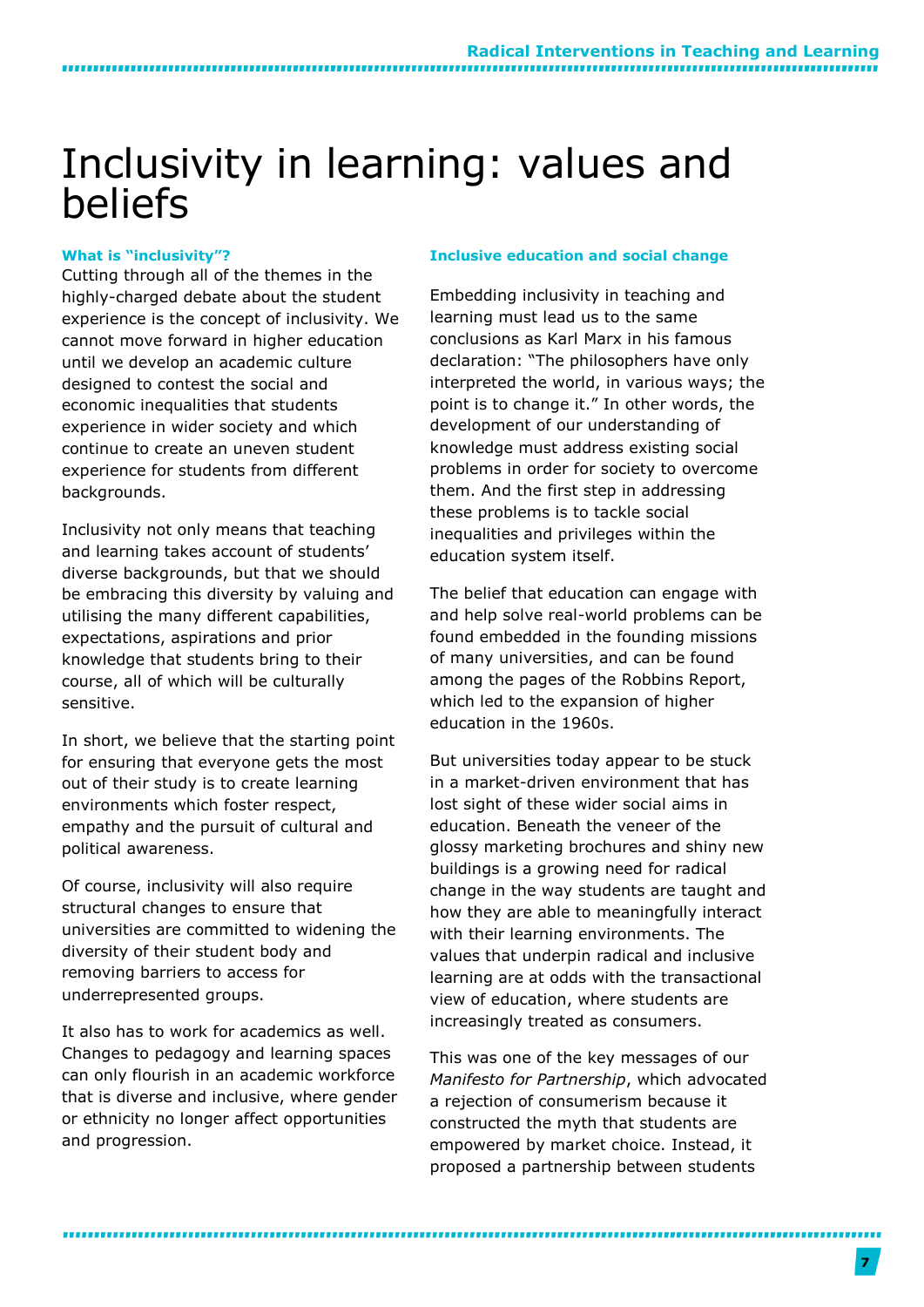and staff, which 'is about investing students with the power to co-create not just knowledge or learning, but the higher education institution itself' (NUS 2012).

Thus, in order for universities to foster more inclusive learning environments, we believe that students must be empowered as active and participatory agents, not as mere consumers, so that they can articulate their own conceptions of what makes good learning environments, and work in partnership with academics and administrators to realise these conceptions.

In the next section, we will begin to look at some of the ways students can work in partnership with their institutions to build inclusive learning spaces, where a deeper and more rounded education can take place.

#### **Questions to consider**

- *1. What are the values in your institution's mission statement?*
- *2. How well do these values reflect "radical" and "inclusive" education?*
- *3. What types of ideas and pressures could prevent your institution from adopting radical and inclusive values?*
- 4. *What good ideas and practices can students' unions share with institutions about tackling issues of diversity and inclusion?*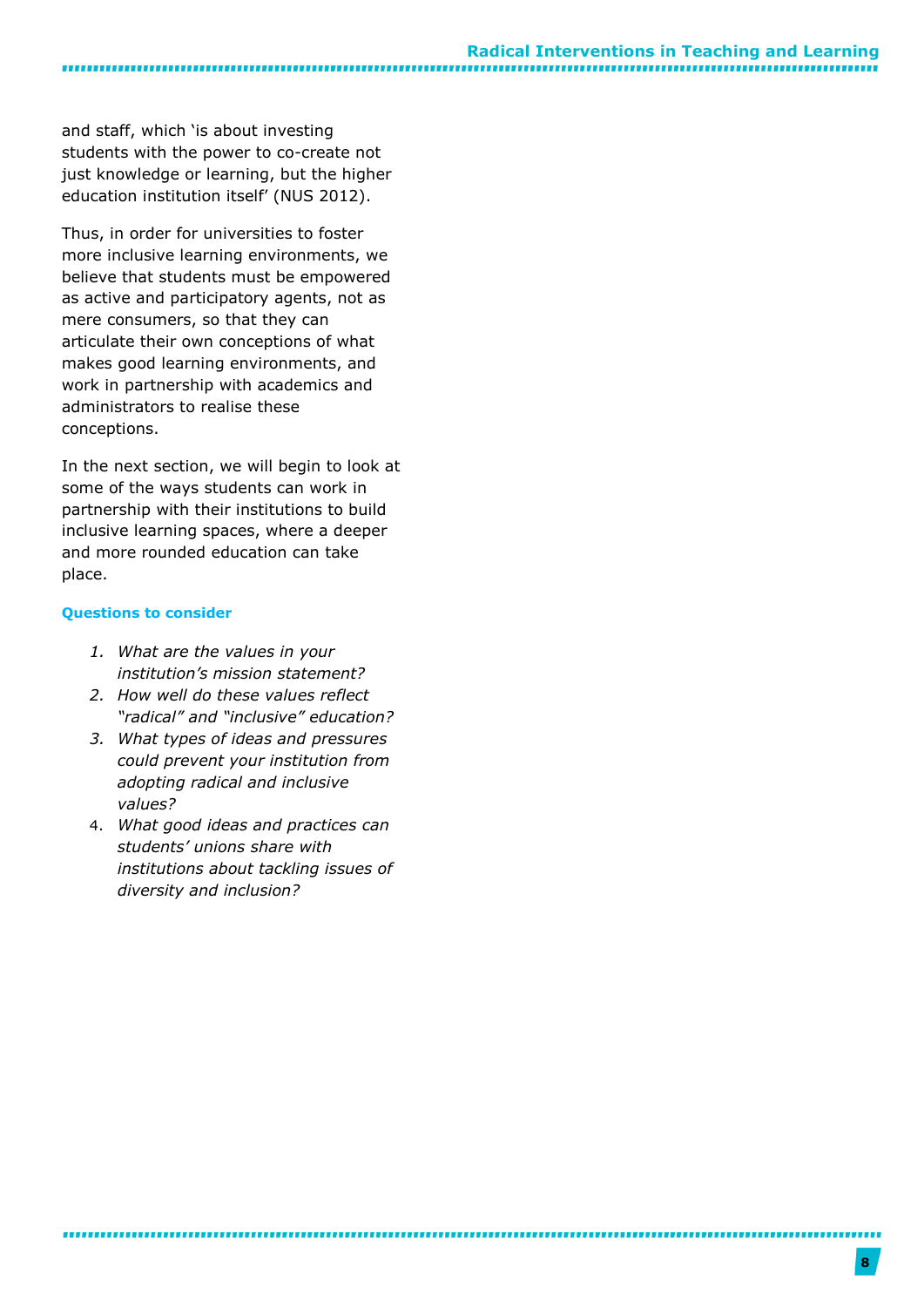# Transforming learning spaces

"Education either functions as an instrument which is used to facilitate integration of the younger generation into the logic of the present system and bring about conformity or it becomes the practice of freedom, the means by which men and women deal critically and creatively with reality and discover how to participate in the transformation of their world." **Paulo Freire**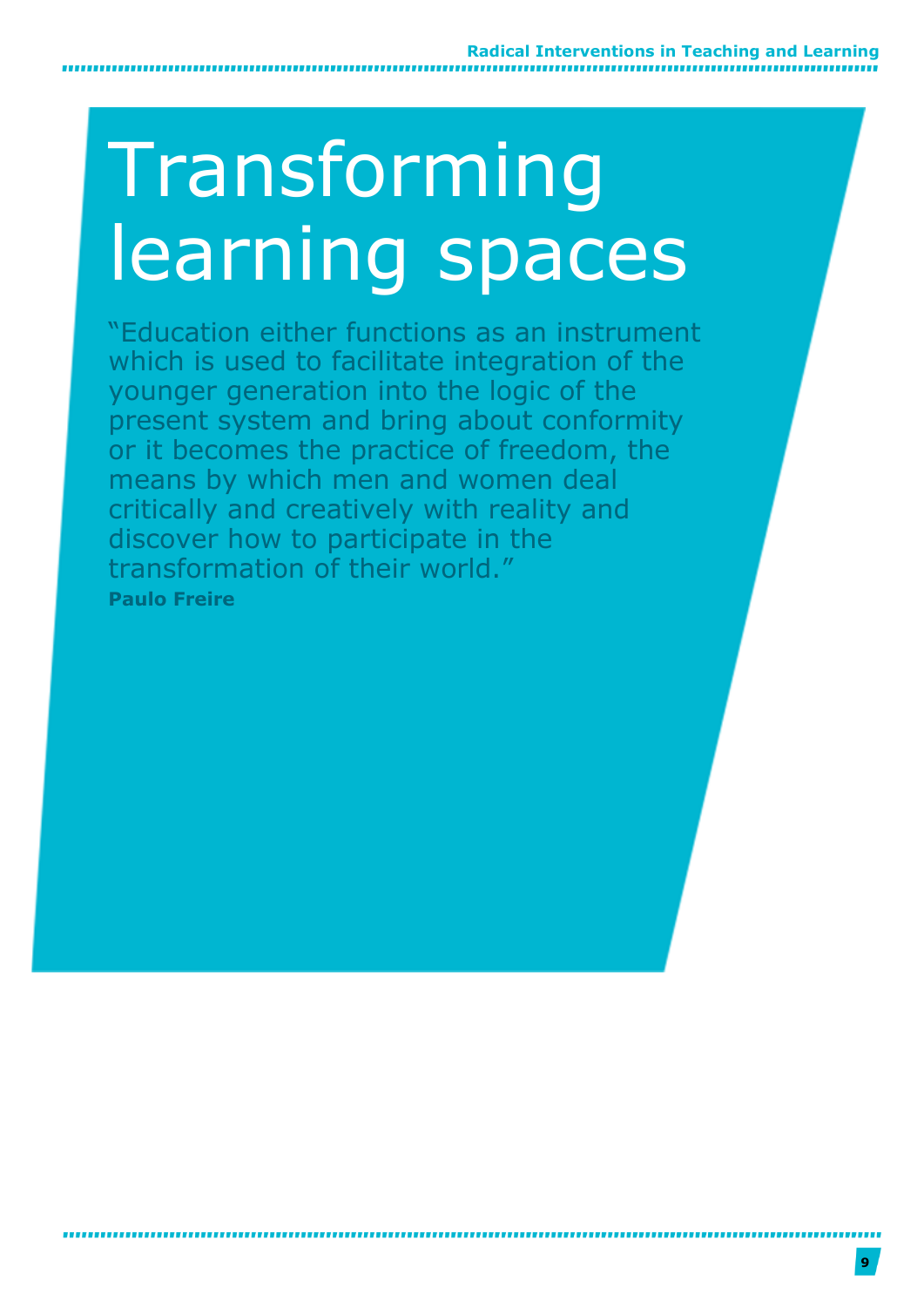### <span id="page-10-0"></span>Transforming learning spaces

#### <span id="page-10-1"></span>**Partnership and learning spaces**

,,,,,,,,,,,,,,,,,,,,,,,,,,,,,,

Partnership is a core dynamic of improving on the standardised model of teaching and learning, and tackling the issues raised earlier in our deconstruction of the lecture. Put simply, we cannot radically reimagine the student experience without forging an active partnership between students and teaching staff.

This section will focus on three key themes that we feel could act as foundation blocks to a new kind of radical and inclusive learning environment: transformative learning, radical pedagogy, and inclusive technology.

#### <span id="page-10-2"></span>*Transformative learning*

Transformative learning refers to a style of adult education aimed at creating autonomous and responsible thinkers by encouraging learners to reflect on their own learning experience and challenge their underlying cultural assumptions and presuppositions in a safe environment.

The theory of transformative learning was developed in the 1990s by Jack Mezirow, a prominent American sociologist. He was influenced by the work of both Paulo Freire and Jurgen Habermas, who led him to believe that knowledge has an emancipatory dimension, which, in the right learning environments, can be used to empower people to break free from oppressive cultural and social relations.

The key to transformative learning is in creating a learning environment that allows individuals to become aware of the ideas, values and beliefs that influence the way in which they learn. By creating an environment for learners to challenge their assumptions, individuals build confidence and competence in taking on new ways of thinking and acting which they can adopt and explore in their everyday lives.

Getting learners to the point in which they begin to question and critically reflect on their assumptions and beliefs requires certain conditions relating to the inclusivity of the learning space, namely:

- Freedom from coercion and the influences of power
- Equal opportunity to contribute, and equal chance to hear others
- Equal opportunity and safe space to question and challenge

According to Mezirow and other proponents of transformative learning, these conditions are achievable if the lecturer/teacher actively attempts to dissolve the uneven power relations between them and their students. This means finding ways to share power equally among the group.

It is equally important to find a common, shared language or "discourse" through which to effectively communicate. There are often difficulties in finding a fully inclusive discourse as language is cultural and the backgrounds of students will have a major impact on how they communicate. Transformative learning aims to overcome this by encouraging learners and the teacher to work together to reach an understanding of the meaning of ideas and concepts, rather than the teacher assuming control of the situation and enforcing a particular articulation of meaning.

Others, such as Robert Boyd, have suggested that transformative learning allows individuals to develop greater interdependent relationships with others and sharing a greater compassion for society. In order for this transformation to take place, individuals need to be confronted with a more personal and psychological reflection on their position in the world. This can be achieved by the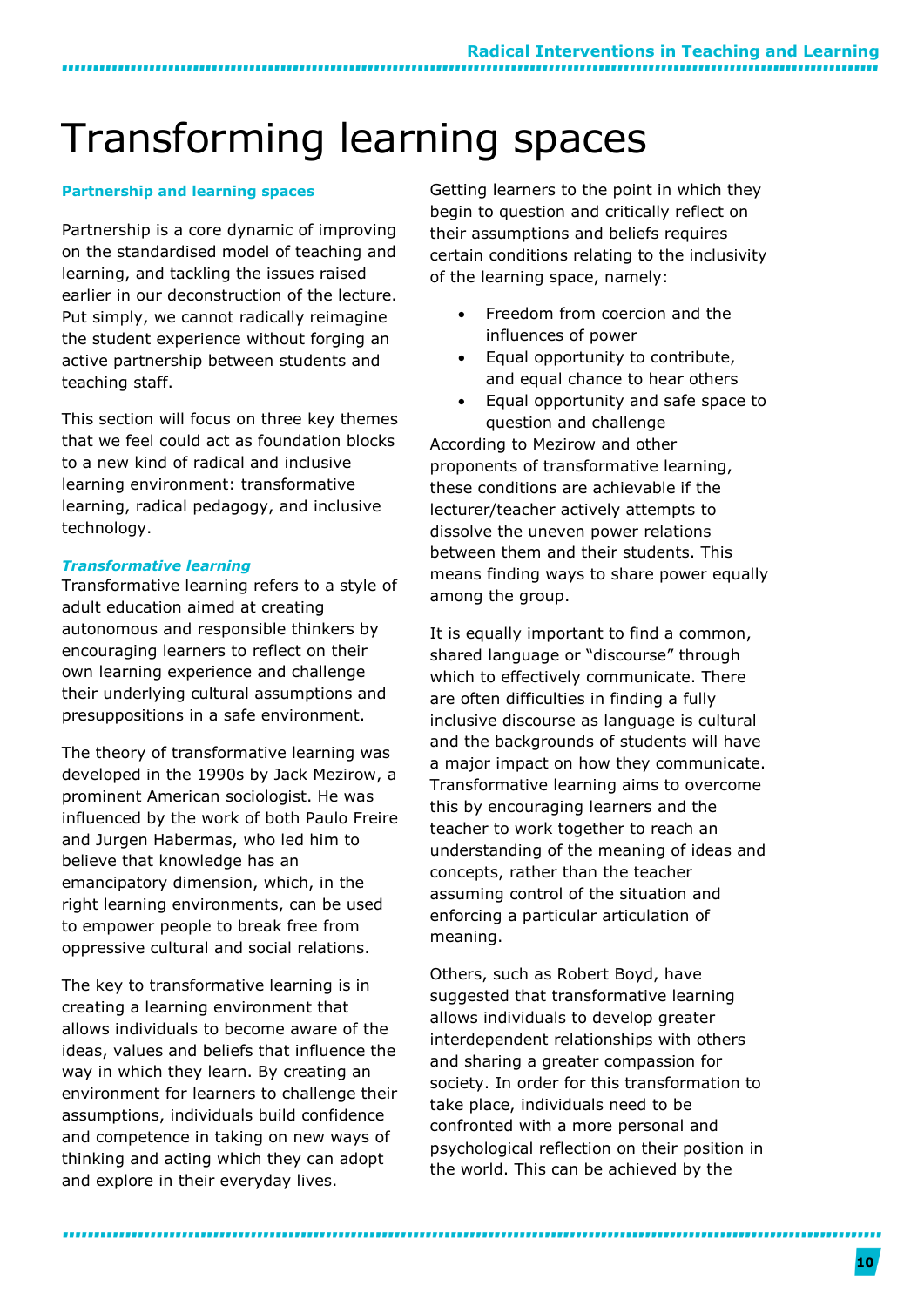educator taking on the role of an experienced mentor, reflecting on their own learning journey to help others do the same, whilst facilitating the questioning of the students' perceptions of reality.

#### **Questions to consider**

- *1. How do we ensure that transformative learning environments are inclusive to distance learners?*
- 2. *What kind of extra-curricular activities does / could your students' union offer to help students to share compassion for each other / society?*
- 3. *How can we encourage teachers to share their power without making them feel that their role is diminished?*

#### <span id="page-11-0"></span>*Radical Pedagogy*

The discussion around radical pedagogy should begin with Paulo Freire. His work on "critical pedagogy" has been highly influential in educational theory.

Freire believes that education is never an objective venture; it is either used by the dominant group in society to legitimise their values and their position, or it is used as a tool of liberation, giving people the chance to think critically about the way things are and to change society for the better.

In agreement with the critique of the traditional model of education described in the first section, Freire rejects the idea that a student should be treated as an empty vessel for the teacher to "deposit" knowledge into. Freire believes that this model presupposes an unequal power relation that is used to control what learners think and do.

In contrast, critical pedagogy is about connecting knowledge with power and social awareness, allowing learners to

develop political agency and use what they have learned to challenge and innovate. This educational process is known as *praxis*.

One area in which we have seen considerable progress in creating a radical pedagogy is in gender studies and feminist teaching. Feminist teachers have constructed their own critical pedagogy in order to embed feminist theory into the practice of teaching feminism, creating a more critical and inclusive learning environment.

Feminist pedagogies tend to involve several stages in the learning process. The process begins with practices that encourage the participation of learners in identifying inequalities or "privileges" and expressing their personal experiences of them. This is followed by the development of critical engagement with the issues, including the awareness of "positionality" (Maher & Tetreault 1994; Maher 2008): the idea that people's values and beliefs are relational and subject to change (which was explained in the discussion of transformative learning above). Learners are then encouraged to validate and frame personal experiences in theories and wider social contexts. The process is concluded when learners are supported in connecting all of this to their individual and collective role in social change.

The reason why feminist pedagogy is so useful in building an inclusive learning space is that it is designed to challenge *all* inequalities, not only that of gender. One of the key issues in feminist teaching has been to understand the relationship between gender, race, class, sexuality and other forms of discrimination that go otherwise unchallenged in traditional modes of teaching and learning.

We can learn a lot from feminist teachers, and there is no reason why the radical pedagogical practices championed by them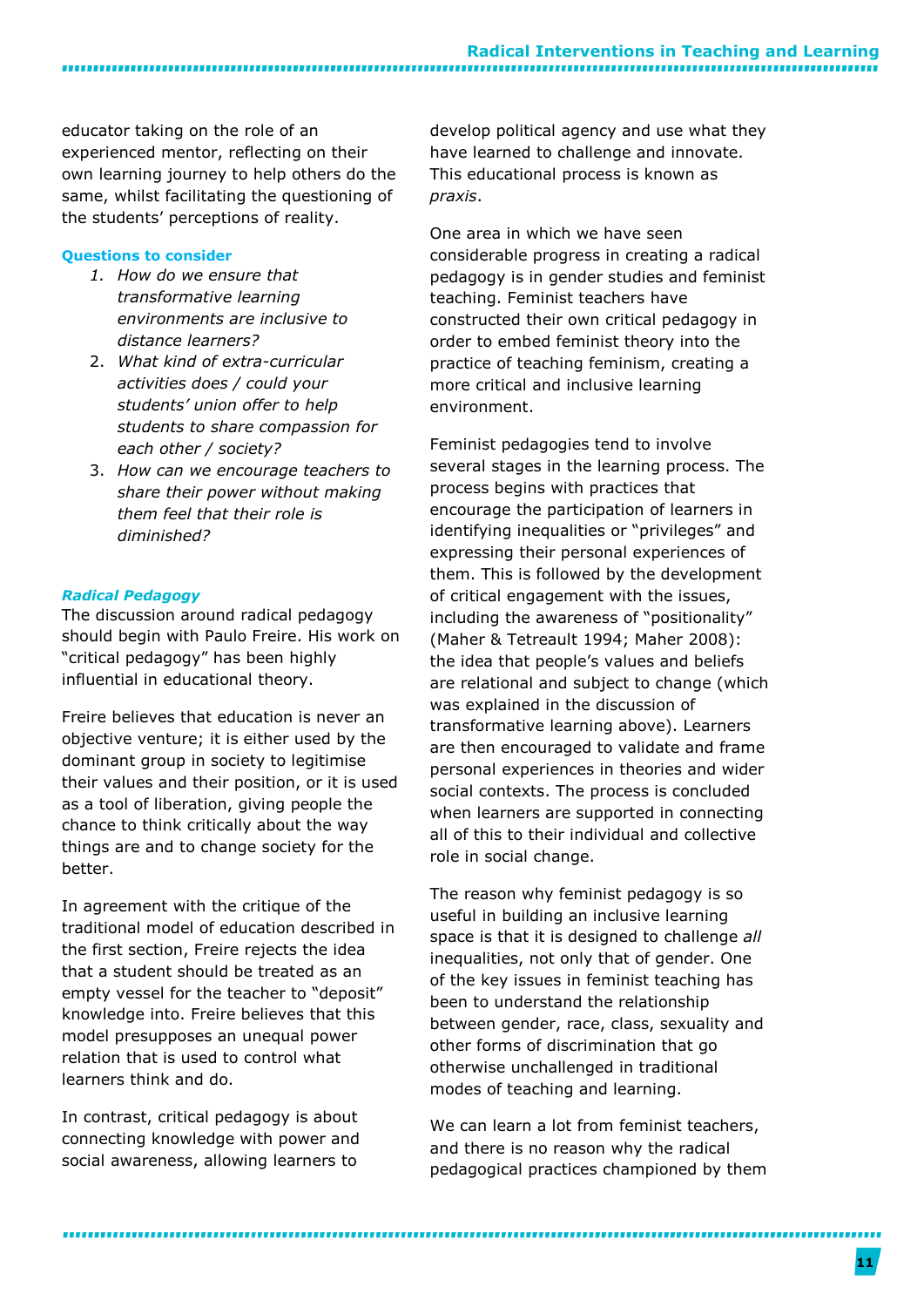cannot be used in all sorts of educational settings. Indeed, another key element of feminist pedagogy is its ability to transfer power within the classroom by identifying the teacher's privileges, and allowing them to deconstruct their own position of power. The approach has been used by white, heterosexual men who teach in order to openly examine their own privilege and create a positive and safe environment for the expression of learner voices.

#### **Questions to consider**

--------------------------------

- *1. Could students' unions use radical pedagogies to tackle "lad culture" at university?*
- *2. How can students' unions seek out and support academics that use or are interested in using a radical approach?*
- *3. What if students don't want to be engaged? Can students still be passive in an inclusive learning space?*
- *4. What are the boundaries and tensions associated with inclusive spaces?*

#### <span id="page-12-0"></span>*Inclusive Technology*

It's rather cliché to say that technology is transforming the way we interact with and communicate knowledge and ideas. But it is not the technology in itself that is transforming education and society; it is, rather, the creative ways in which people are using technology to educate and drive change.

Building on the assumptions of transformative learning that innovation and creativity can be learned and practiced, technology is a powerful medium through which such "habits of mind" can be developed.

In particular, we can see many exciting ways in which technology can communicate information in interesting new forms. It can also be an important

source of interaction between students for peer-to-peer learning in which the lecturer can also be an active facilitator, as well as a medium to share instant thoughts and feedback in a constructive and democratic manner.

Of course there are both benefits and risks associated with the use of technology in learning spaces. In terms of the learning environment, there are concerns that more widespread use of tablets and smart phones in lectures and classes could lead to distractions and discourage group participation. However, this shouldn't be the case if the learning space is inclusive and stimulating. Students are distracted when they are not engaged in their learning; where technology enhances their engagement, such distraction should be minimal.

Wider concerns focus on the challenges that online resources and learning spaces have on the physical role of academic staff and their intellectual property rights. We are moving towards a more open access environment, where access to research and teaching is more egalitarian, but also more open to abuse by market forces. The growth of Massive Open Online Courses is a particular example of this, where the potential benefits of open and mobile access to learning resources could be marred by the profiteering of private providers or by the unfair exploitation of academic labour.

The issues with technology in learning are all associated with why and how technology is used. If we stick to the principles of inclusive learning, we can ensure that technology plays and enhancing role for both student and lecturer.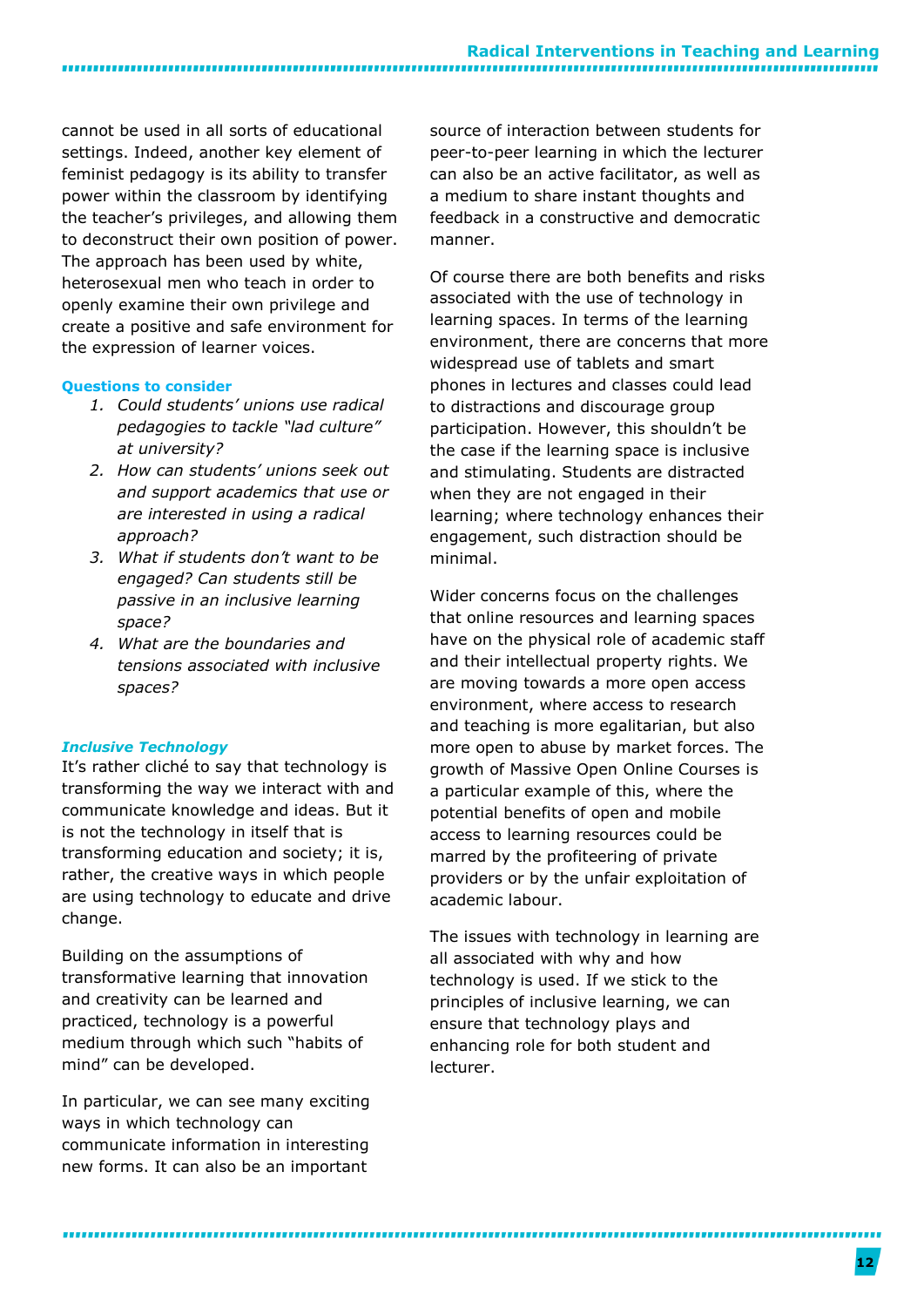### **Radical Interventions in Teaching and Learning**

#### **Questions to consider**

*1. What support and training is necessary to ensure students and staff can use new technologies effectively?*

- *2. How can we ensure that technology enhances learning and does not become a distraction instead?*
- *3. What are the main fears or students and staff about using technology?*
- *4. Can your students' union share examples of good practice on how students use technology to enhance their learning experience?*

#### <span id="page-13-0"></span>**Summary**

We believe that the following points can help us forge a deeper understanding of how a learning space can be constructed on the basis of a radically inclusive partnership.

The central ideas of how such a partnership can work are:

- Accepting that education is never a neutral space.
- Removing the unequal power relationship between teacher and student.
- Providing a safe space to explore the different backgrounds and needs of students, and using this to challenge exclusionary practices.
- Incorporating real world experiences and problem-solving into learning.

 Using technology to develop inclusivity and innovation.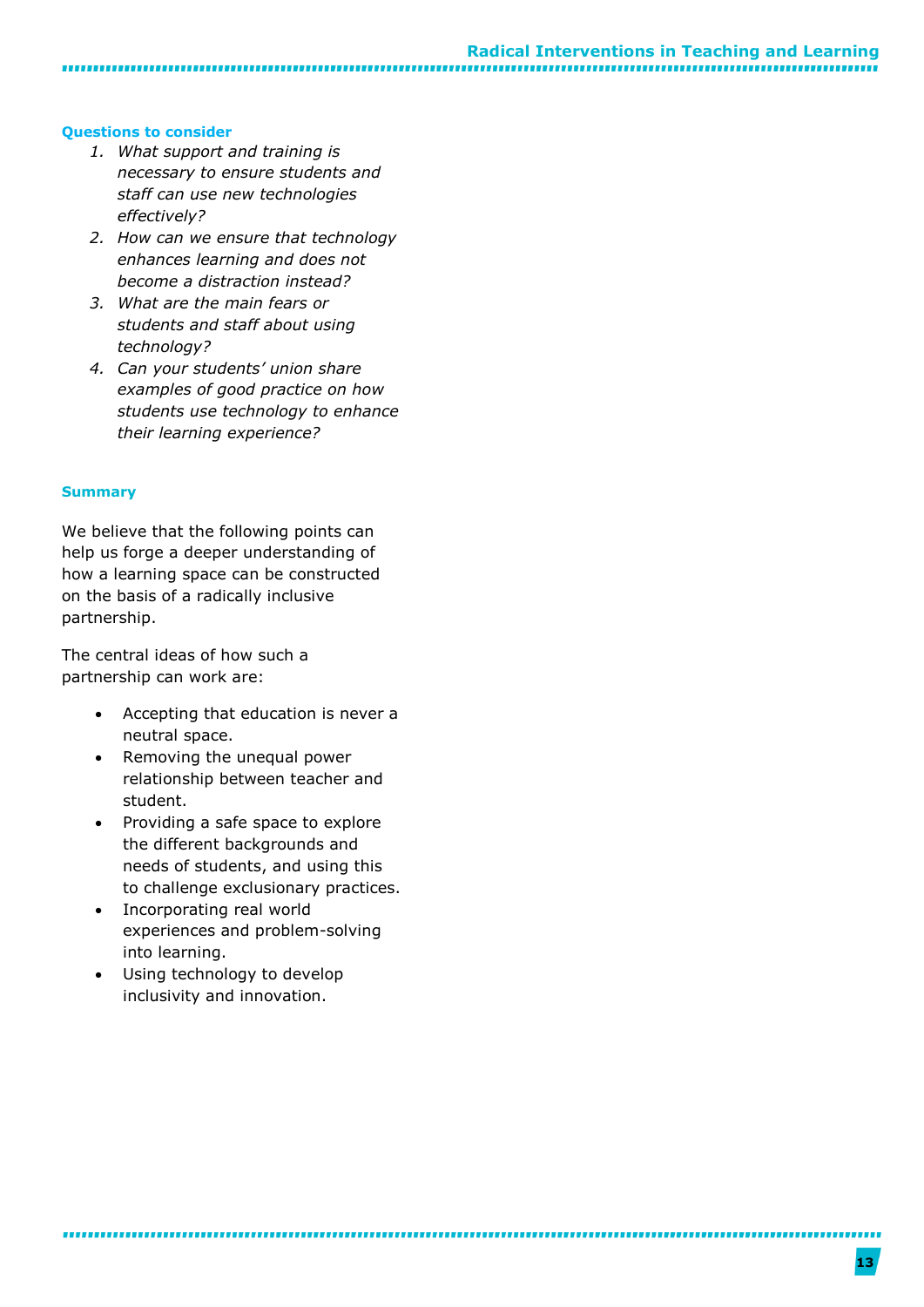## A radical approach to measuring quality

"Assuring quality through competition for students obscures a quality enhancement approach that emphasises teacher development and student engagement, which our findings suggest are more likely to result in high quality learning outcomes."

**Paul Ashwin** *et al –* **'Quality and Inequality in Undergraduate Courses'**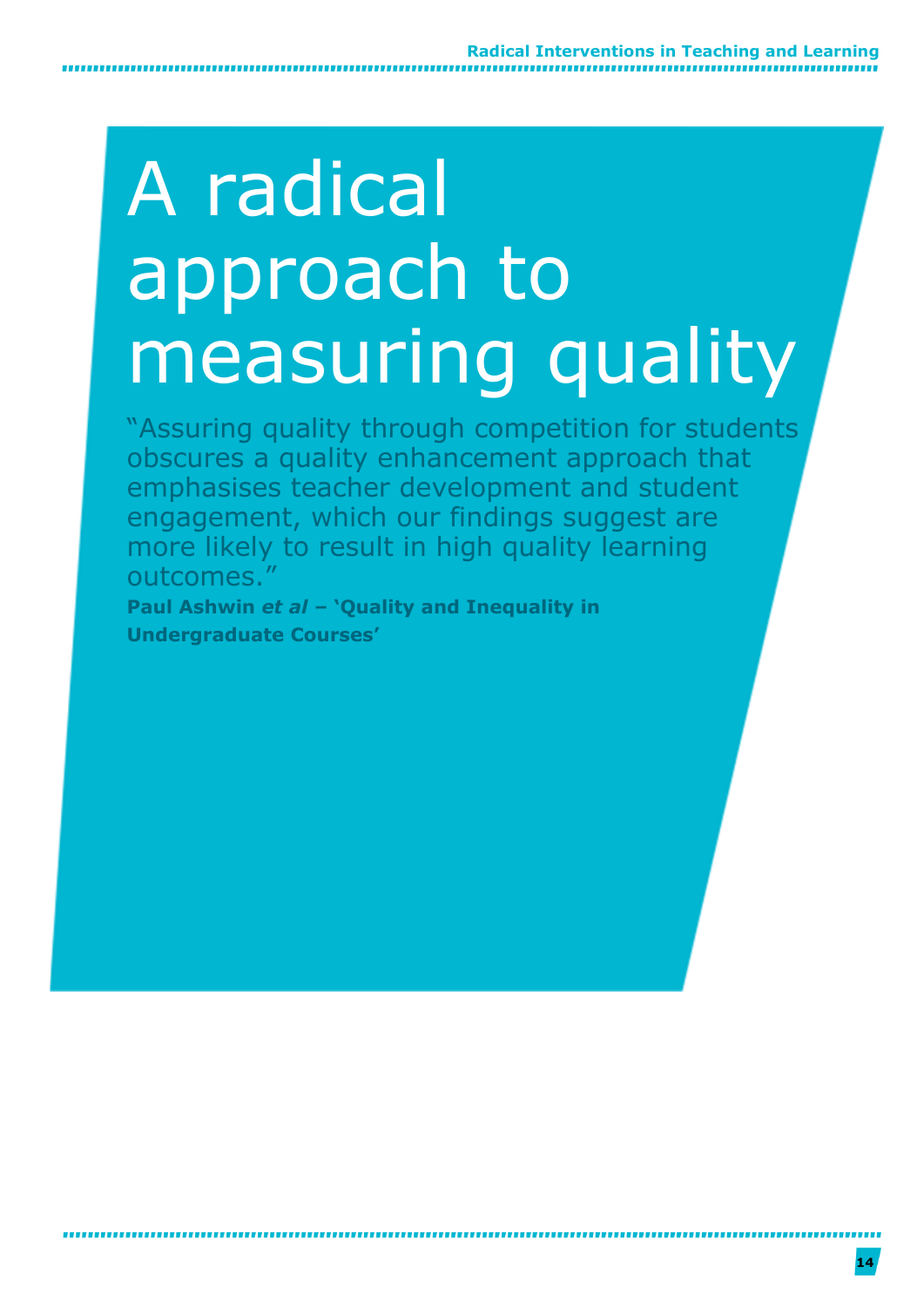### <span id="page-15-0"></span>A radical approach to measuring quality

#### <span id="page-15-1"></span>**How will we know students are learning?**

,,,,,,,,,,,,,,,,,,,,,,,,,,,,,,,,,,,

The current approach to quality assurance and assessment was not designed to measure the quality of radical, inclusive learning. This means that we need to find a new way of assessing both the inclusivity of spaces, whilst also continuing to ensure that they are productive and get the best out of students.

Inclusivity does not necessarily mean that students are being equipped with the knowledge, skills and behaviours needed for the world post-graduation. It's also safe to say that just because students enjoy a course, or a module, or a lecture, does not mean that they are actually learning anything. There will undoubtedly be some spaces that are inclusive, but ineffective at enhancing knowledge and skills. Conversely, there are spaces that provide very good learning opportunities for some, but not for all, thus failing the test of inclusivity.

#### <span id="page-15-2"></span>**What is "quality"?**

Quality is a social construct: its meaning is formed in debates around what is of value and how that value can be measured. These debates around value judgements are heavily context dependent, meaning that they represent what "quality" means at that specific point in time.

Our current system of quality assurance in higher education is very much a product of the dominant set of political discourses around marketisation and modernisation, in which there is an emphasis on customer satisfaction, setting quantifiable targets and standards, and performance management.

It is likely, however, that this system will change, following the recent announcement by HEFCE that they intend to move to a public procurement process to decide on quality assurance in higher education after 2015. But this also brings the danger of the process being completely privatised and, therefore, out of democratic control.

#### <span id="page-15-3"></span>**A partnership approach to quality**

As we have already mentioned, radical and inclusive teaching and learning aims to break free of the current constraints of a consumer-focused, marketised higher education system. It therefore also needs a definition of quality, and a framework for quality assessment, that is based on the values and beliefs that underpin the partnership agenda.

This doesn't necessarily mean ditching all of the current measures of quality. But there must be an acceptance that measures like student retention, degree attainment, employability, and student satisfaction do not necessarily tell us about what students are actually learning and are affected by a whole range of factors that unrelated to the learning on a course.

Moreover, as Graham Gibbs (2010) has suggested, when we do attempt to quantify measures of quality, we must aim to contextualise them in a broader analysis of multiple variables, rather than attempting to make causal links between one factor and another in complete isolation.

But there is clearly room for a more hybrid method, bringing in more qualitative measures of quality of a more formative structure, monitoring the perpetual development of students and engaging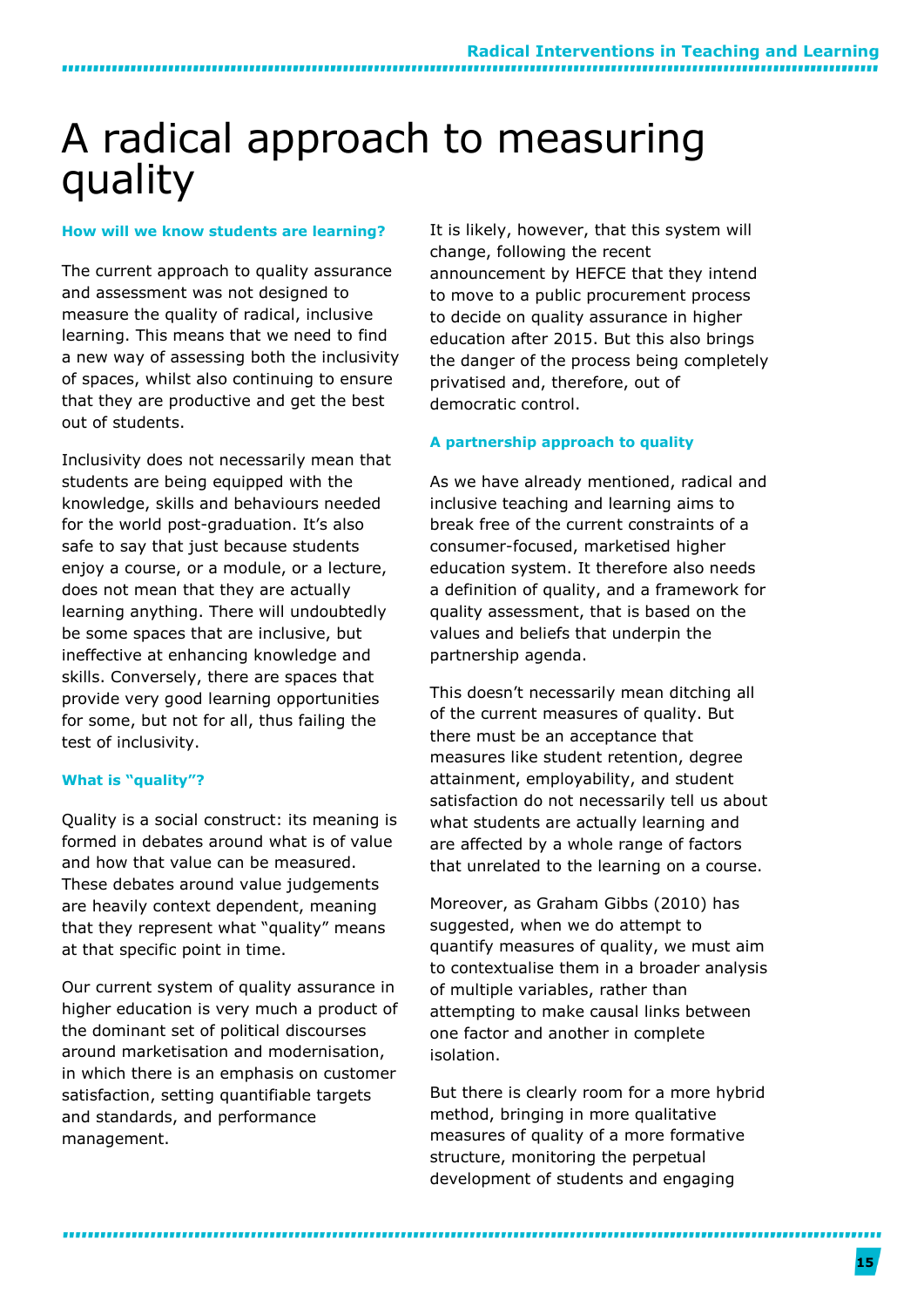them in a dynamic process of reflection on the quality of their course.

A good example of this will be in finding innovative ways to measure and improve the quality of assessment and feedback in higher education. NUS has put together a toolkit setting out the principles of effective feedback and assessment, and steps to develop an outstanding "partnership" approach.

The toolkit highlights the need for students to be empowered and given the tools and support to co-design quality practice in their institution and turn feedback into a powerful driver for personal development throughout a course, rather than an overstandardised process that alienates the student from their learning.

The lesson is that the quality of teaching practices like assessment and feedback can be measured by utilising the same partnership practices designed to improve them. By getting students engaged in a meaningful process of co-designing and co-developing assessment and feedback, they are always already engaged in, and co-responsible for, the quality of the process.

A future system of measuring quality is, therefore, inseparable from the development of partnership and inclusivity. In order to be truly radical and inclusive, we must embed quality assurance into teaching and learning itself, rather than over-relying on quantitative measures and the intervention of external bodies.

#### **Questions to consider**

- *1. What role should a students' union play in a future framework of quality assessment?*
- *2. Which measures that are currently used to measure quality should remain in a new system, and which should not?*
- *3. What new measures can we look to add in?*
- *4. How can we better understand the relationship between teaching quality and the quality of the student experience?*
- *5. Should we be measuring the impact a university has on society?*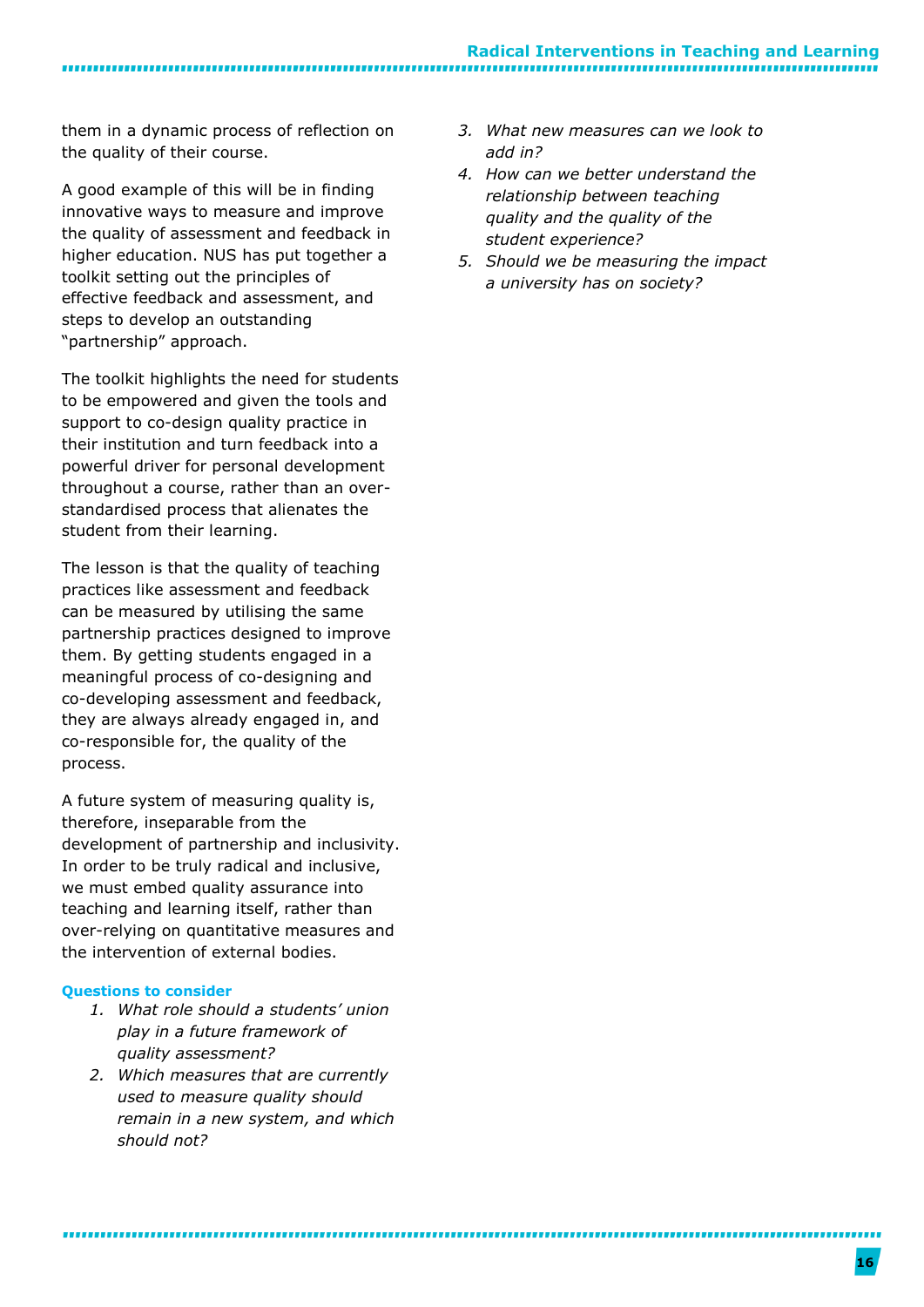### <span id="page-17-0"></span>Conclusion

#### <span id="page-17-1"></span>**Summary**

This paper has set out the key thoughts and ideas which underpin our work on radical and inclusive teaching and learning.

We have aimed to highlight approaches that could embed our existing work on partnership into new learning environments where students and academics interact and co-produce in new and exciting ways.

It was important to begin by discussing some of the shortfalls of traditional modes of teaching and learning, but also by emphasising that the critical focus on the lecture has concealed wider issues, of which the prevalence of the lecture is a symptom rather than the problem itself.

We have set out the key values which underpin our understanding of education. We believe that in order to produce a fully inclusive learning space, education must exist to challenge social inequalities and aim to find solutions to them in the real world.

From this starting point, we have identified three particular areas that can build on the partnership agenda: transformative learning, radical pedagogy, and inclusive technology.

We have also identified some of the challenges associated with measuring quality in these new learning spaces. We believe that it is only through internalising quality assurance into the partnership agenda itself, allowing students and their unions to be active participants in the development of a quality education system, rather than mere passive consumers.

All of this work stands in opposition to the continuing logic of marketisation in education, one which is central to the ideology of the current government. We believe that the future of higher education depends on partnership and collaboration, not markets and competition.

#### <span id="page-17-2"></span>**Putting our thoughts into practice**

This initial work marks the beginning of an 18 month project that will involve students' unions across the country.

We have identified a number of students' unions to conduct pilot projects of radical community spaces on their campuses.

These unions will come together in November to discuss moving forward, with a plan and budget agreed in December to launch projects in January 2015.

Projects will run for six months and be evaluated in June 2015.

We are also running three radical education groups to lead on our work on inclusive practice in teaching and learning. These groups will agree on a project plan to work on throughout the first half of 2015, to be evaluated in the summer.

#### <span id="page-17-3"></span>**Getting involved**

There is a chance that we will be running more of these projects throughout the course of next year. If you want to know more about this work, or wish to get involved, you can contact Sarah Kerton (sarah.kerton@nus.org.uk).